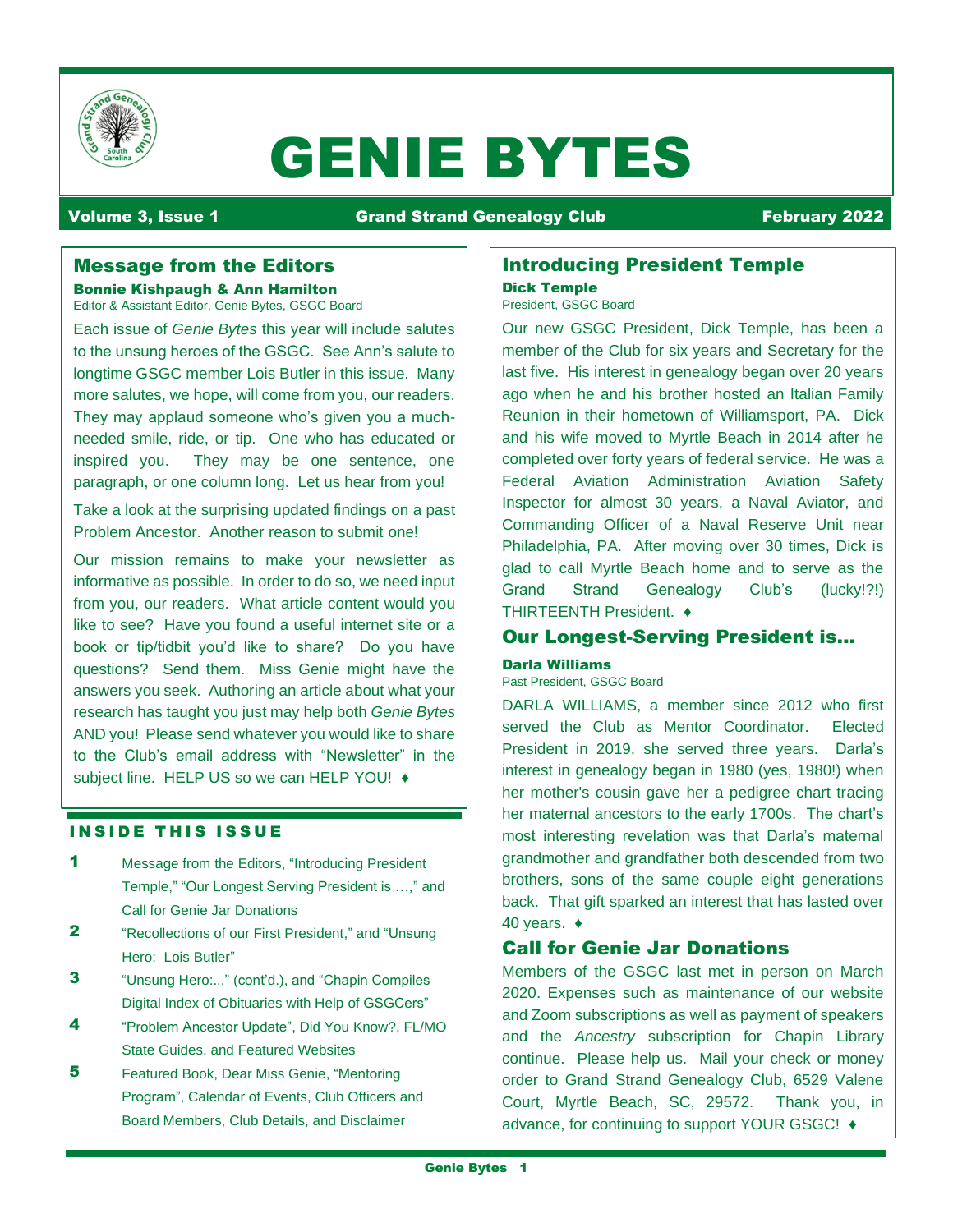# Recollections of Our First President

#### Lee Brown

### Member and Past President, GSGC

While working at the Myrtle Beach Air Force Base Library in 1989, I became interested in genealogy. Why? Because the families of active-duty service members that I served were interested in finding their roots. I think discovering their ancestors gave a sense of belonging to a people who moved all around the world. For me, genealogy soon became an obsession. I found it so amazing that I could look up my ancestors and learn details about their lives and the places they lived. This was especially true since my then husband's family lived in Dillon, SC, a small town where genealogy records were readily available.

In the early 1990s, I began working at Chapin Library. I taught myself how to use the Soundex system, as well as Heritage Quest and Ancestry—eventually conducting classes for patrons of all ages. In 1993, I was asked to teach a class for OLLI (Osher Lifelong Learning Institute) at Coastal Carolina University. I agreed!

Many of the people I taught at Chapin enrolled in the OLLI classes, too. It was then that Gail Reynolds, whom I'd met earlier at Chapin, and I became fast friends. We even taught a few classes together! I took my students on several field trips. Destinations included the SC Department of Archives and History, the Charleston Historical Society and the LDS Church in Florence. My must-pack item? Tylenol!!! You get a headache looking at old records all day!

By century's turn, I asked Gail what she thought of starting a genealogy club with no dues! We picked a date and time, advertised, and in 2002 the group took off! I was the first President--via default—and Gail, the second. I loved our "genie" group so much! I am still awestruck by how much our little group of 21 has grown**!**

You never know when you'll discover a genealogy gem! I was middle-aged when my mom blurted out the story of my most memorable ancestor: my great-great-aunt, Mother Mary Angeline Duszynski. She traveled to Poland at the request of her Mother Superior where she was captured and incarcerated in a political prison in Krakow before being transferred to the Liebenau internment camp for six years. As the story goes, Mother Mary promised God that if she made it out of the

concentration camp, she would work for Him forever. She was released in May of 1944 at the age of 58 and returned to America on the M. S. Gripsholm. Mother Mary and her sisters founded the Villa Maria College for Girls in Buffalo, NY. The school is still in existence and is now co-ed!!!

Addendum: Lee and Mary are two people who, while pursuing their own dreams, enrich the lives of others. By so doing, they've impacted generations~~Ann Hamilton. ♦

# Unsung Hero: Lois Butler

#### Ann Hamilton

Assistant Editor, Genie Bytes, and Membership, GSGC Board

Lois Cain was born into a small, close-knit, genealogyloving family that, for generations, made their home in western Pennsylvania. First Lois' mother and then her father tried to determine if the oft-told stories that one of her father's ancestors with the surname Bruner was a Revolutionary War patriot were true. Lois continues the evidentiary quest, only—like her parents before her--to encounter brick wall after brick wall.

Miss Cain married Harry Butler and the couple adopted two boys. The years passed and sons' questions about their biological parents as well as their interest in the origins of the Butler name gave Lois more reasons to pursue genealogy. Her research was rewarded when a DNA test connected their elder son to his biological father and so to extended family living in this general area!

Twenty years ago, when Harry retired, this golf-loving family's move to Myrtle Beach soon provided Lois with the researcher's support system with which she continues to engage today. Her first "supporter" was Lee Brown, a librarian at Chapin who, while assisting Lois with her research, invited her to join the newly organized Grand Strand Genealogy Club.

In early 2003, Lois did. In those days, the meetings of the 21-member group were relaxed, chatty affairs. Members gathered at Uncle John's Breakfast Café across King's Highway from Harry's. Lois soon made a fast friend in Marie Peacock. The two were part of a 6 or 7-person group who continued the relaxation—and research—during a field trip to Hilton Head Island arranged by Marie. The Island had a genealogy library that was recommended by one of the Club's speakers. Marie remembers that the librarians were very helpful.

(continued on next page)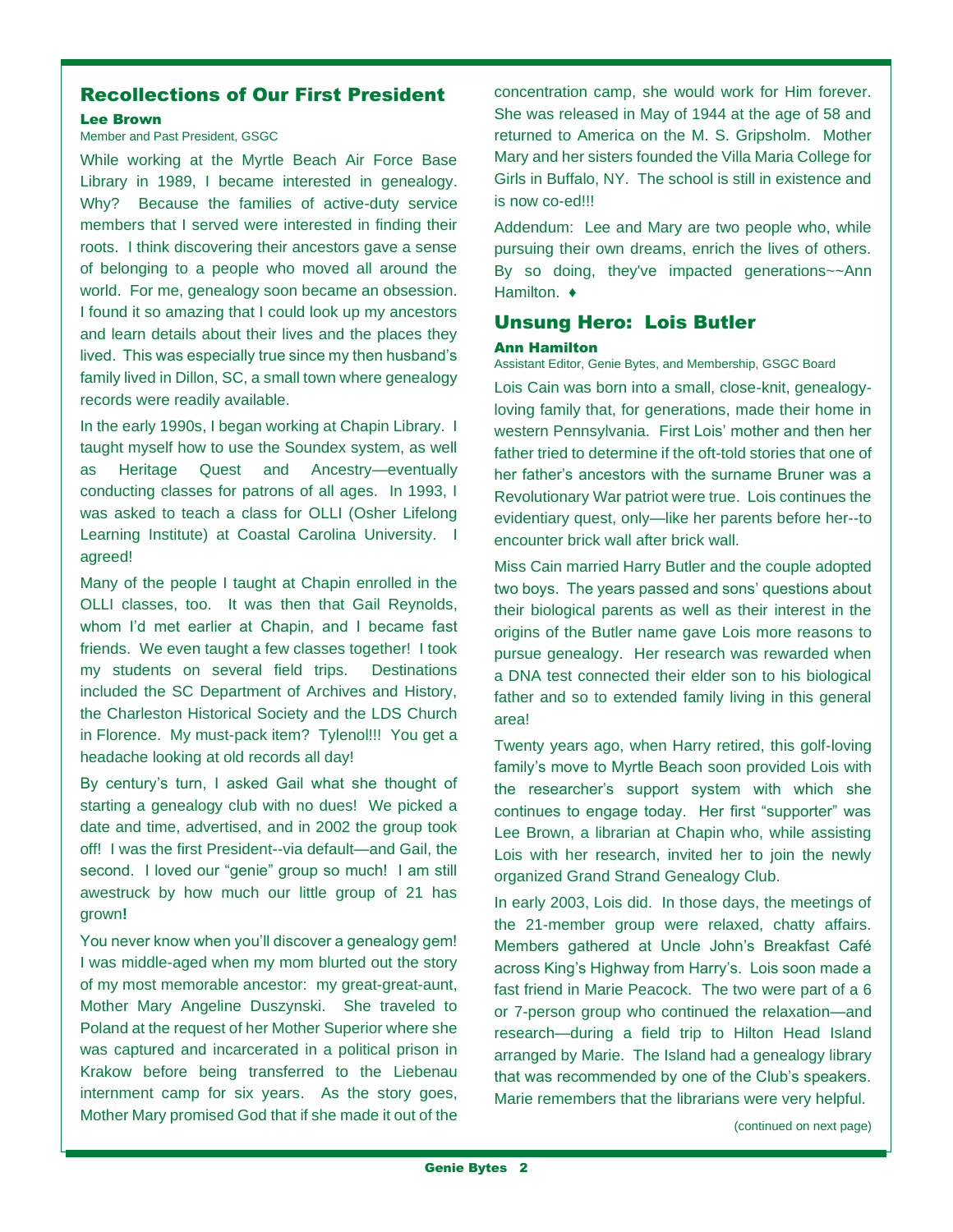Thenceforward, the duo gave back to the Club that brought them together. By now, the GSGC called Chapin its home. The year was 2006 and President Kathryn Walizer was busy teaching reluctant members how to use the internet. Lois and Gail Reynolds shared the combined Secretary/Treasurer position.

Leaving that position in Gail's capable hands, Lois donned the scrapbooker/shutterbug chapeau that she wears to this day and, in about 2008, shadowed Club Historian Allene Baker before assuming the position when Allene moved away. As such, Lois collects and maintains a record of pictures and newspaper clippings citing the accomplishments and activities of the Club and its members. The two most recent "books" reside with Lois. Those for 2002 – 2014 are shelved in the Genealogy Room on Chapin's second floor. President Emma Joyce elevated Historian to a Board position in 2012.

Meanwhile, Harry wanted Lois to "enjoy retirement" with him on the golf course. Hmmmm. For Lois, the urge to interact with fellow genealogy buffs couldn't be denied. She managed to find a balance between sport and ancestral study and volunteered at the Family History Center for 10 years. Lois encouraged cooperation between Church and Club—an effort that has borne fruit in recent years.

Lois Cain Butler's varied and decades-long service to the Grand Strand Genealogy Club makes her its first unsung hero of this, its 20<sup>th</sup> Anniversary year. ♦

# Chapin Compiles Digital Index of Obituaries with Help of GSGCers

#### Dennis Fitzgerald Secretary, GSGC Board

Thanks to the efforts of the Chapin Library staff and volunteers from the Grand Strand Genealogy Club, a digital list of the obituaries published in 10 Horry County newspapers from 1871 to 2016 has been completed. Contained in 26 binders and inclusive for the years 1960-2013, the list contains a total of approximately 165,000 individual names. The digital lists are arranged in alphabetical order by surname of the deceased and by newspaper title, as well as by the date of publication. Said project has been a work in progress for over ten years and, completed, is now available in-house on the public computers at Chapin Library.

Previously, an alphabetical list was prepared by Kathryn Lewis that covered the years 1871 to 1914. To make this material useful for patrons researching on computers, the following work had to be done:

- 1. Determine the newspapers that operated in Horry County between 1871 and 1914 and get copies of all publications.
- 2. Scan the pages of every newspaper for future reference
- 3. Search every page of every newspaper and make a photocopy of each page that contains an obituary.
- 4. Use the copied obituaries as sources from which to enter the name of the deceased, the date of death, the date of the newspaper, and the name of the newspaper into an Excel spreadsheet.
- 5. Sort the Excel spreadsheet by the last name of the deceased for ease of searching/viewing.
- 6. Print the Excel spreadsheet and place in binders for ease of access/viewing in the Genealogy Room on the second floor.

The project was begun by Chapin Library's reference staff and, since 2007, its supervisor is reference assistant Laura Fazekas with help from Charlene Carson, Lesta Hardee, and Glenda Kroos. Also donating their time were several library interns as well as Grand Strand Genealogy Club members Lynda Carrigan, Joyce Emma, Dennis Fitzgerald, and Darla Williams.

Chapin Library is the only library we know of that has compiled such an Obituary Digital List Index for this area. The Library also has microfilm copies of Horry County newspapers from 1871 to 1990--with the exception of June 1939 to June 1949--and is the only known library to have a complete set of copies (some microfilmed, some scanned) of the *Sun News*, the principal newspaper in Horry County.

Digital copies of the *Sun News, Carolina Forest Chronicle, Myrtle Beach Herald,* and *Horry Independent* for the years 2017 to the present may be accessed from the public computers at the library. The library has also added to its digital archives the Myrtle Beach/Georgetown weekly edition of the *Charleston Post & Courier* since its inaugural issue in 2021.

Staff will continue to scan and digitalize newspapers from 2016 forward, but individual obituaries will not be added to the database. Obituary publication has decreased significantly since the fees for printing such have increased. ♦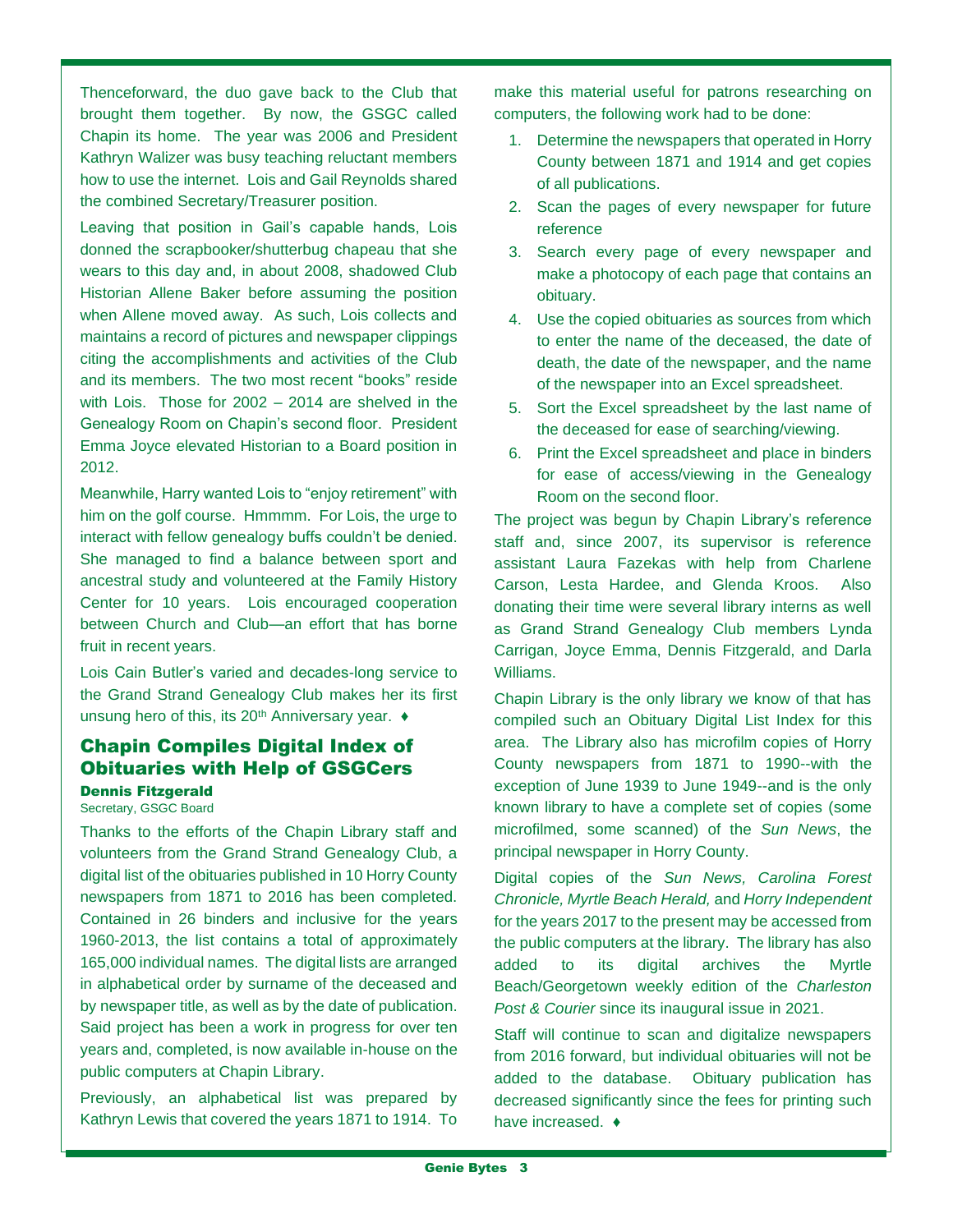# Problem Ancestor Update

#### Phyllis Hughes

#### Host, GSGC DNA Special Interest Group (SIG)

You never know where your participation in our Club's problem ancestor exchanges will take you. Phyllis Hughes' research on Susan Perhala's ancestor led to the discovery that Susan and Phyllis may be distant cousins. During 2019, Phyllis researched Susan's problem ancestor Patrick Clemons, aka Patrick Browder, who descends from the Brayboy/Braveboy line in North Carolina. Nearly two years after the initial research on Susan's ancestor, Phyllis received a DNA research tip related to one of her own ancestors. After following the tip, she discovered through DNA matches that the Brayboy/Braveboy line is related to Phyllis' Russell line. In fact, the families lived beside each other in North Carolina. ♦

# Did You Know?

Susan Perhala asks, "Have you come across someone's tree that has info conflicting with your research?"

She suggests how to approach another researcher without causing any animosity.

Mr. Brown, in researching my family, extending to John Jasper Brown 1882-1940, I have come across your family tree which includes what appears to be the same John Jasper Brown (Born 1882- Died 1940). Our trees differ. My research shows that his parents were John Jasper Brown, Sr. (Born 1860) who was married to Sandra Gray Brown (Born 1862), living in Georgetown, SC. I found this information in census reports and obituaries. Would you please take a look at this and let me know what you think? I'd appreciate hearing from you. My email is….

Now, Susan shares an example of what **not** to do:

Dear Mr. Brown. Your family tree has some misinformation on John Jasper Brown (Born 1882- Died 1940). Would you please correct these errors? His parents were John Jasper Brown, Sr. (Born 1860) who was married to Sandra Gray Brown (Born 1862) living in Georgetown, SC. My research is sourced and appears on my public tree on *Ancestry* named the JJBrown Family Tree. ♦

Bob Dahlin makes this clarification to his January presentation to Club members. The difference between a "Note" and a "Comment" in *Ancestry* is this. In your tree only **you** can view a **note** you've entered. **Others**  can view the **comments** you make. ♦

The 1950 U.S. Census release is scheduled for April. It will need to be indexed by community volunteers. ♦

The 1921 Census of England and Wales was released on January 6th. You will be able to search the indexes for free but you will have to pay a fee to view record images at *Findmypast*. ♦

**٭٭**Have a tip/tidbit you'd like to share? Please submit it to [genieclub2002@gmail.com](mailto:genieclub2002@gmail.com) – Subject: "Tip/Tidbit." We'd love to hear from you. ٭٭

# State Guides

#### Florida

(Source: State Guide Florida by Koch, A. Originally published in the Jan/Feb 2022/Vol.23, Issue 1, P. 33 of *Family Tree Magazine*)

Statehood: 1845

First federal census: 1830

Birth and death records begin: 1899

Marriage records begin: from establishment (county); 1927 (state)

Contact for vital records:

FL. Bureau of Vital Statistics. ♦

#### Missouri

(Source: State Guide Pennsylvania by Gardner, L. Originally published in the Jan/Feb 2022/Vol.23, Issue 1, P.37 of *Family Tree Magazine*)

Statehood: 1821

First federal census: 1830

Birth and death records begin: 1910

Marriage records begin: from establishment (county); 1881 (state)

Contact for vital records:

MO Bureau of Vital Records. ♦

# Featured Websites

The [David Rumsey Map Collection](https://www.davidrumsey.com/) is an invaluable source containing more than 150,000 maps. The collection focuses on rare 16th through 21st century maps. ♦

[Meyers Gazetteer](https://www.meyersgaz.org/) is an online, searchable guide to every place name in the German Empire (1871 – 1918). It includes the location, i.e., the state and other jurisdictions, where the civil registry office was, and parishes--if that place had them. Current and chronologically corresponding maps are included. Diacritics are not required. Wildcards are accepted. ♦